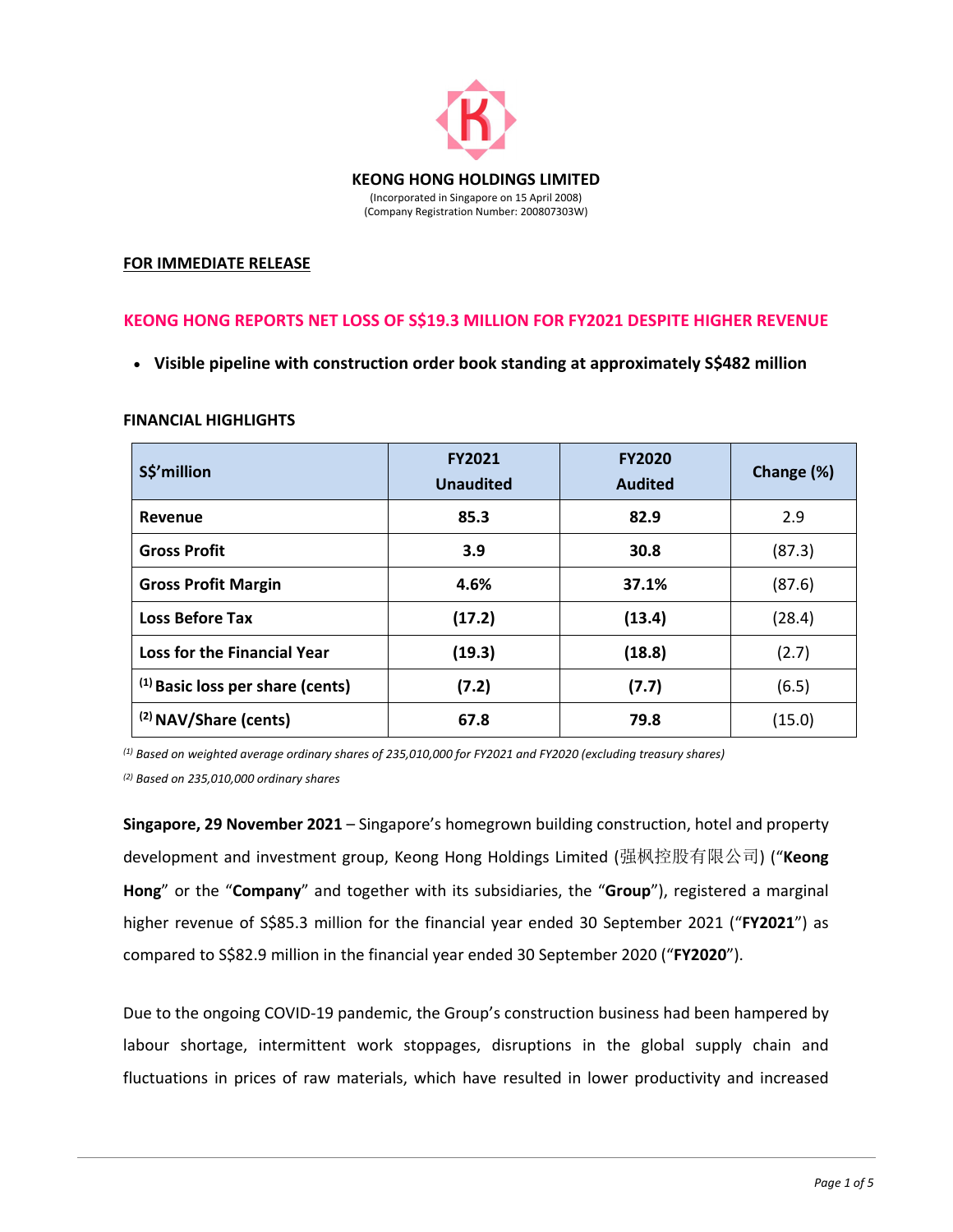

operating costs. Consequently, a significant lower gross profit of S\$3.9 million was recorded in FY2021 as compared to S\$30.8 million in FY2020. Gross margin declined to 4.6% from 37.1%.

The Group registered other income of S\$10.4 million, which was a 6.3% decrease from S\$11.1 million in FY2020. The decrease in other income was due mainly to lower government grant income, interest income and rental income recorded in FY2021.

The Group recorded a net loss of S\$4.3 million from share of results of joint ventures and associates in FY2021 as compared to a net loss of S\$15.1 million in FY2020. The lower net loss was mainly attributable to a pickup in the hospitality business in Maldives.

The Group's net loss after tax was S\$19.3 million as compared to a net loss after tax of S\$18.8 million in FY2020. Despite registering a loss in the current financial year, the Group's operating cash flows before working capital changes remained positive.

The Group generated net cash of S\$62.3 million in investing activities during the year as compared to net cash used of S\$20.0 million in FY2020, mainly from the receipt of loan repayment from joint ventures, associate and third parties as well as interest received.

Net cash used in financing activities of S\$52.3 million was mainly due to repayment of the Group's Medium Term Notes Series 002 as well as repayment of bank loans and interest.

As at 30 September 2021, the Group's net cash position stood at S\$21.8 million as compared to S\$40.0 million at the beginning of the financial year. The Group's gearing ratio was 0.42 times as compared to 0.45 times in FY2020. The Group recorded a loss per share of 7.2 cents and net asset value per share of 67.8 cents.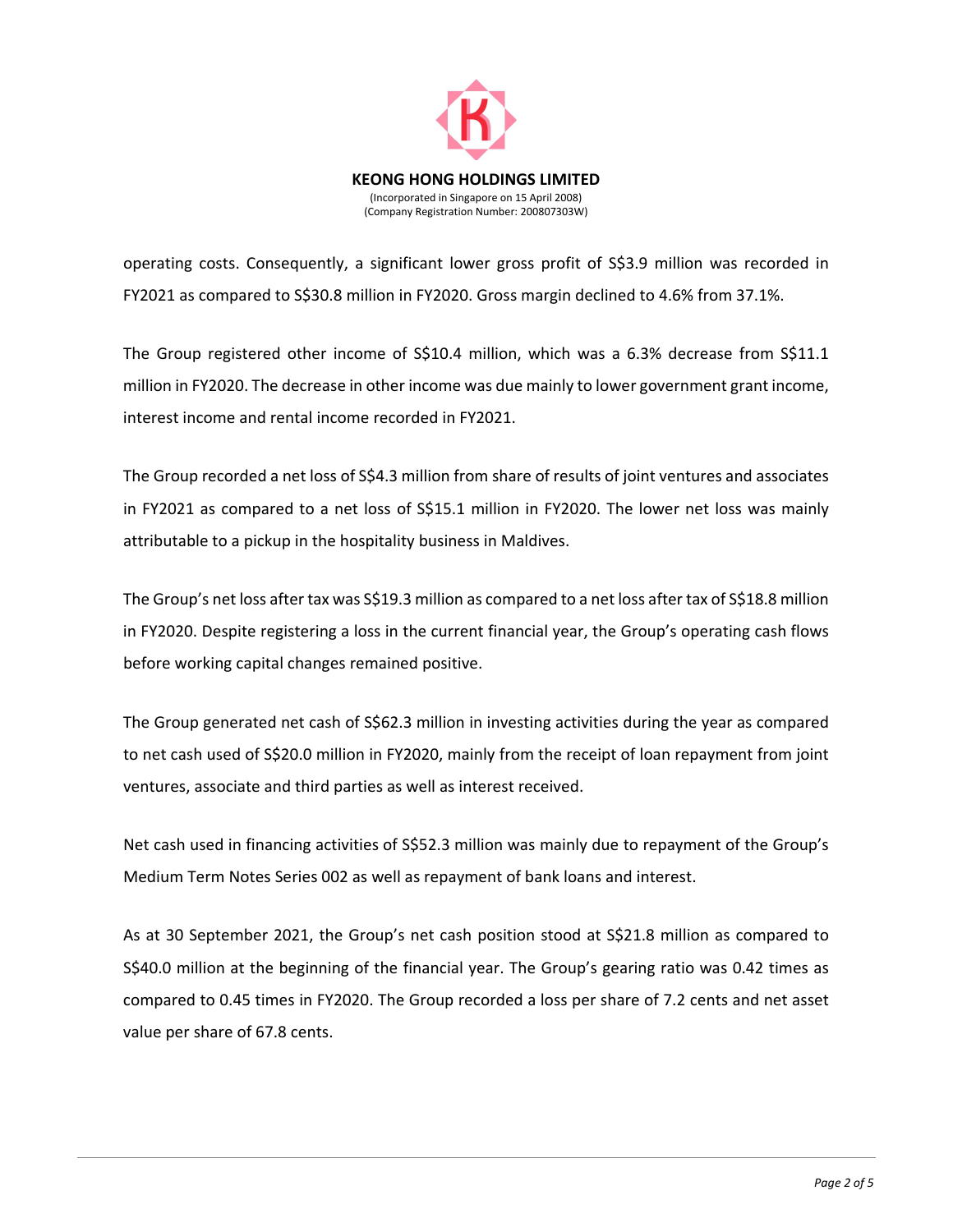

Keong Hong's Chairman and Chief Executive Officer, Mr Ronald Leo (梁定平) said, **"While Keong Hong managed to achieve a higher revenue for FY2021, the Group's overall performance is still a long way off pre‐pandemic levels, in particular our construction business in Singapore and hospitality business in Maldives. Going forward, the Group will continue to face challenges, even as we adapt to living with an endemic COVID‐19.**

**That being said, there is light at the end of the tunnel. Globally, business sentiments have improved with accelerated vaccination programmes and borders reopening. Singapore is set to ease further border restrictions in the coming months, which will greatly alleviate the manpower shortage and pave the way for a gradual recovery in the construction sector. Our year has also closed positively as we have been awarded a contract for upgrading works to the Grand Hyatt Hotel Singapore, providing the Group with a sustainable flow of activities for the next two years."** 

#### **DIVIDEND**

The Board of Directors is not proposing any dividends for the financial year FY2021, having regard to the Group's balance sheet and financial position, and weighing these against the need to conserve cash to weather the remaining challenges ahead, as well as for possible investment in opportunities which may present themselves in the near future.

## **OUTLOOK**

## **Building Construction**

The Group's current project pipeline consists of National Skin Centre, Punggol Regional Sports Centre, Sky Everton condominium, Wilshire Residences condominium, The Antares condominium and the Grand Hyatt Hotel Singapore. As at 30 September 2021, our construction order book stood at approximately S\$482 million.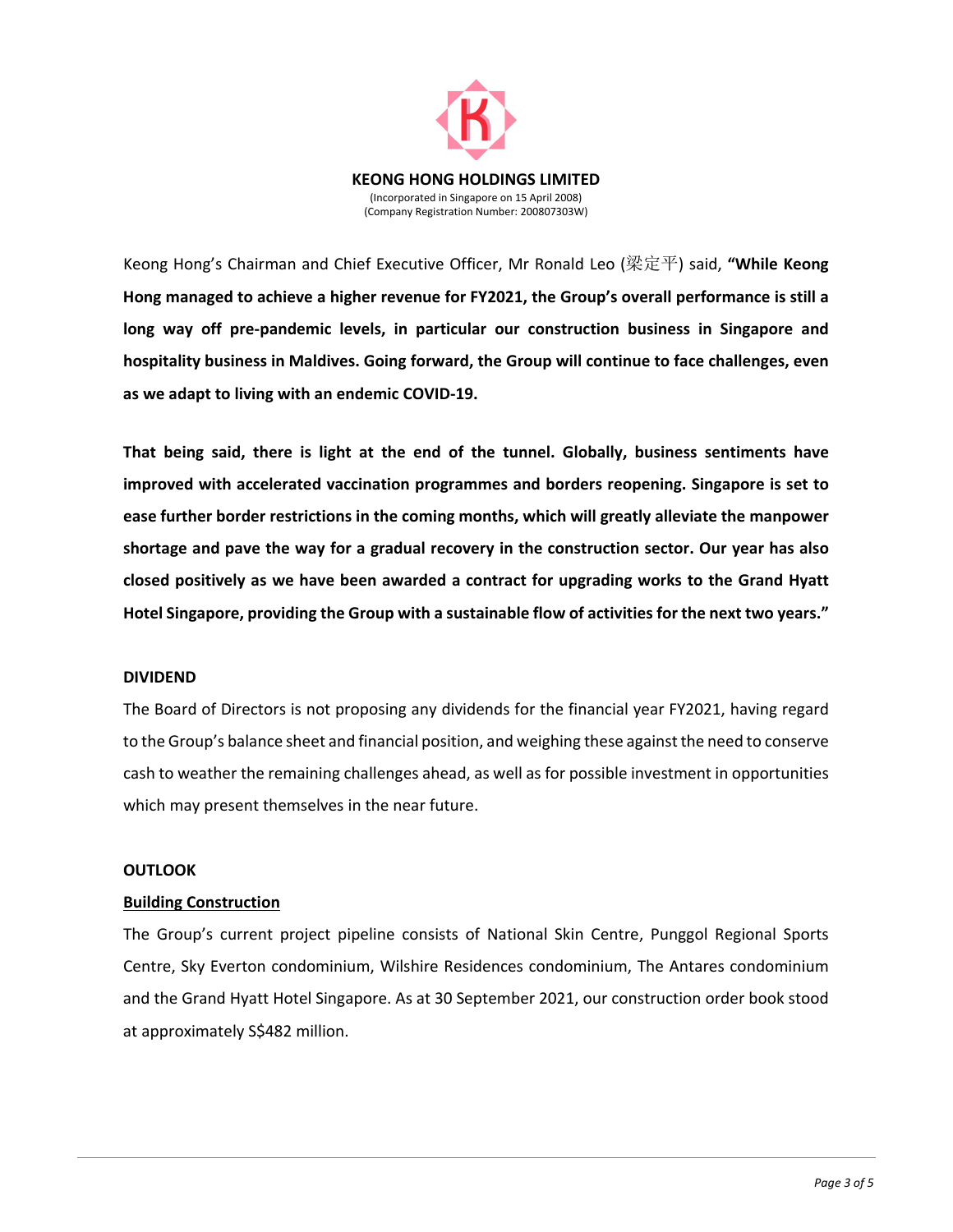

The strict workplace safety rules such as worksite segregation and safe distancing measures imposed by the relevant authorities have resulted in lower productivity and efficiency and rising business costs, exacerbated by escalating prices of raw materials. Project delays and falling margins have been the inevitable consequences of such circumstances.

## **Property Development and Investment**

Singapore's property market shows no sign of letting up with prices increasing across all classes of properties. Prices of residential properties increasing by 1.1% in the third quarter of 2021 as compared with 0.8% in the preceding quarter. Developers sold 3,550 private residential units in the third quarter of 2021 as compared to 2,966 units in the previous quarter and 3,517 units in the same period in  $2020<sup>1</sup>$ .

The Antares condominium has benefitted from the strong property market, achieving sales of more than 98% to date, whilst its completion has been pushed back to the third quarter of 2022.

The Group will be earnestly looking for new property development projects in the coming months.

#### **Hotel Development and Investments**

 $\overline{a}$ 

Our two hotels, The Holiday Inn Express Singapore Katong and Hotel Indigo Singapore Katong, have been adversely affected by the global pandemic. As Singapore gradually reopens borders, the introduction of Vaccinated Travel Lanes (VTLs) with 27<sup>2</sup> countries to date, offers hope for a faster recovery. We remain cautiously hopeful for an eventual upturn in tourist arrivals as more VTLs and other reciprocal travel schemes are established.

<sup>1</sup> Urban Redevelopment Authority, "Release of 3rd quarter 2021 real estate statistics", 22 October 2021.

<sup>&</sup>lt;sup>2</sup> Immigration & Checkpoints Authority, https://safetravel.ica.gov.sg/vtl/requirements-and-process#countries